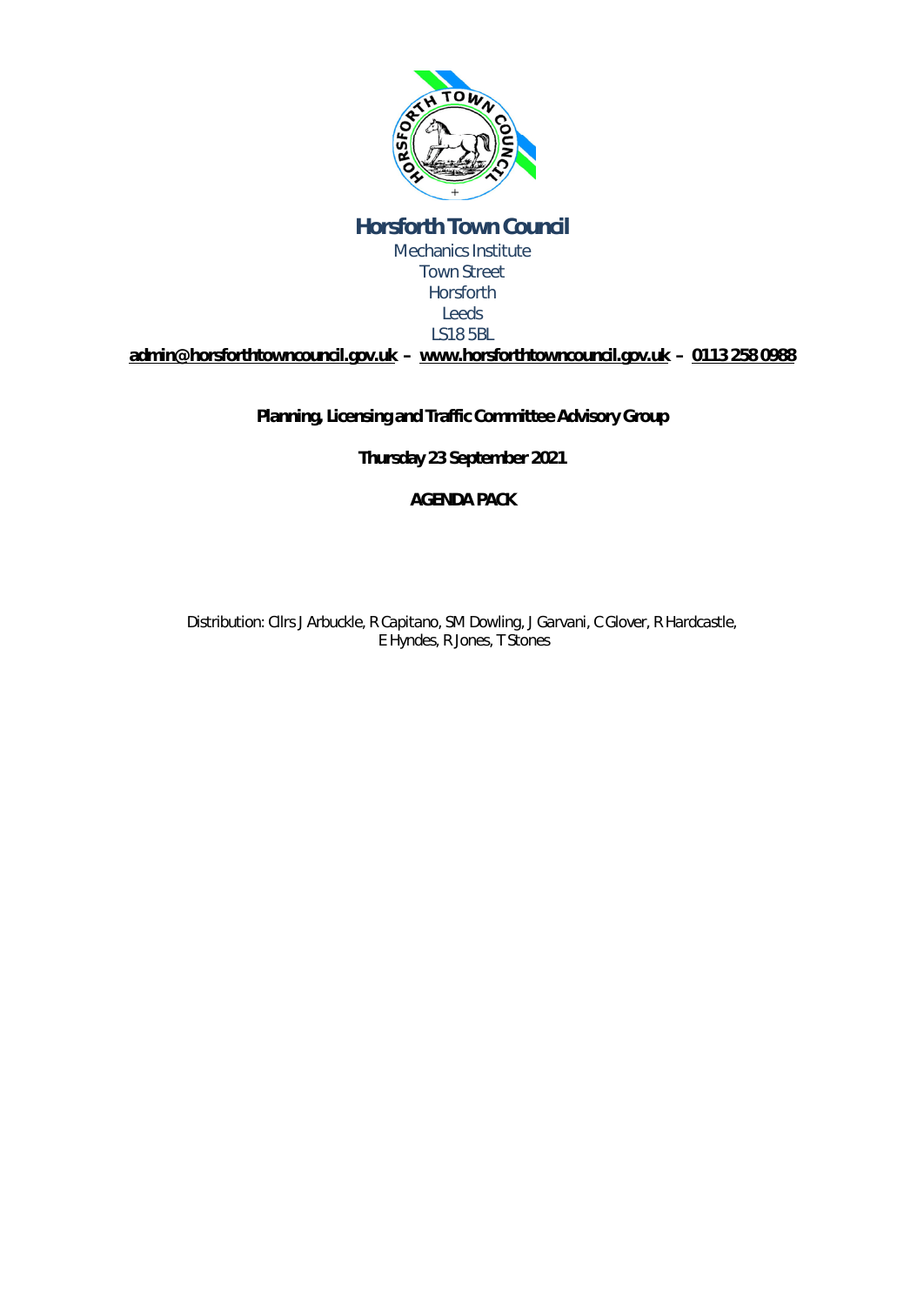# Table of Contents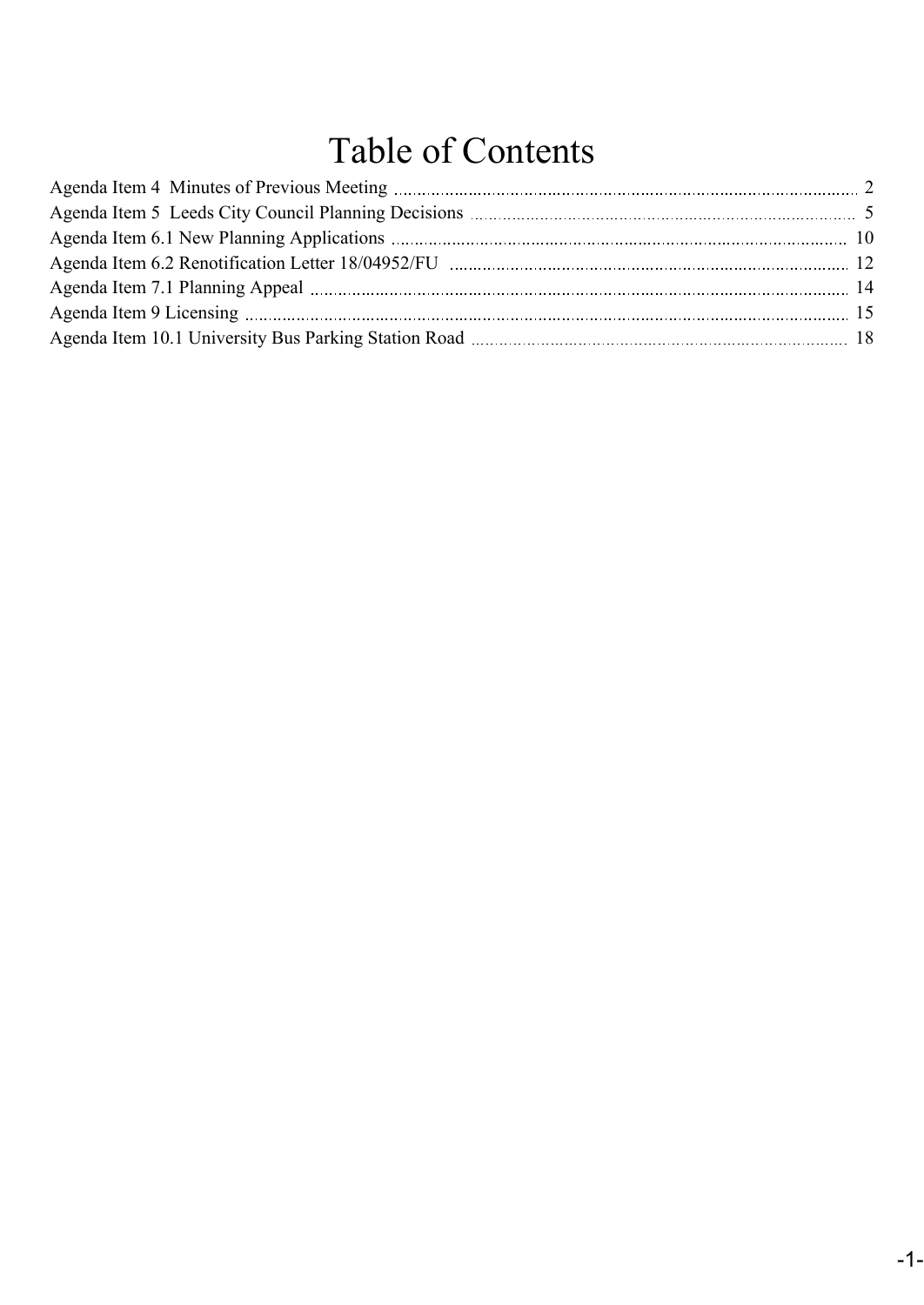### <span id="page-2-0"></span>**Agenda Item 4 Minutes of Previous Meeting**



# **Horsforth Town Council**

#### **Planning, Licensing & Traffic Committee Advisory Group Minutes Thursday 19 August 2021 at 7pm.**

**Present: In Chair - Cllr J Arbuckle** Cllrs C Glover, J Garvani, R Hardcastle, E Hyndes, **In attendance:** L Farrell – Assistant Clerk

| <b>PLT/21.41</b> | To receive apologies for absence and to consider the reason for the absence<br><b>Cllrs SM Dowling, R Jones, T Stones.</b><br><b>RESOLVED:</b> Apologies accepted.                    |
|------------------|---------------------------------------------------------------------------------------------------------------------------------------------------------------------------------------|
| <b>PLT/21.42</b> | <b>Declaration of Disclosable Pecuniary and other Interests</b><br>The following non-pecuniary interests were declared:<br>None.                                                      |
| <b>PLT/21.43</b> | To consider questions and comments from members of the public at the Chairman's<br>discretion<br>None present.                                                                        |
| <b>PLT/21.44</b> | <b>Minutes of the previous meetings</b><br><b>RESOLVED:</b> that the minutes of the meeting of Thursday 22 July 2021 are a true record.                                               |
| PLT/21.45        | Resolve all recommendations for decisions from remote meetings of Planning, Licensing<br>and Traffic, 1 July 2021 and 22 July 2021.<br>RESOLVED: All decisions ratified.              |
| PLT/21.46        | <b>Leeds City Council Planning Decisions</b><br>Noted.                                                                                                                                |
| PLT/21.47        | <b>New Planning Applications</b><br>To comment on planning applications since the last meeting of this Committee. Comments<br>attached.                                               |
| <b>PLT/21.48</b> | <b>Planning Appeals &amp; Planning Appeal Decisions</b><br>To consider planning appeals received. Noted.<br>21.48.1.<br>To note planning appeal decisions. None received.<br>21.48.2. |
| <b>PLT/21.49</b> | <b>Planning Enforcement</b><br>To receive and note updates on key planning enforcement cases (if any). None received.                                                                 |
| <b>PLT/21.50</b> | <b>Licensing Applications</b><br>21.50.1.<br>To consider applications received since the last meeting (if any). Note.                                                                 |

Signed ………………………………………………………………………………. Dated ……………………………………………………………………………….. Horsforth Town Council Licensing, Planning and Traffic Committee Agenda Pack, 23 September 2021

Horsforth Town Council, Planning, Licensing & Traffic Committee, Minutes 19 August 2021. 1

-2-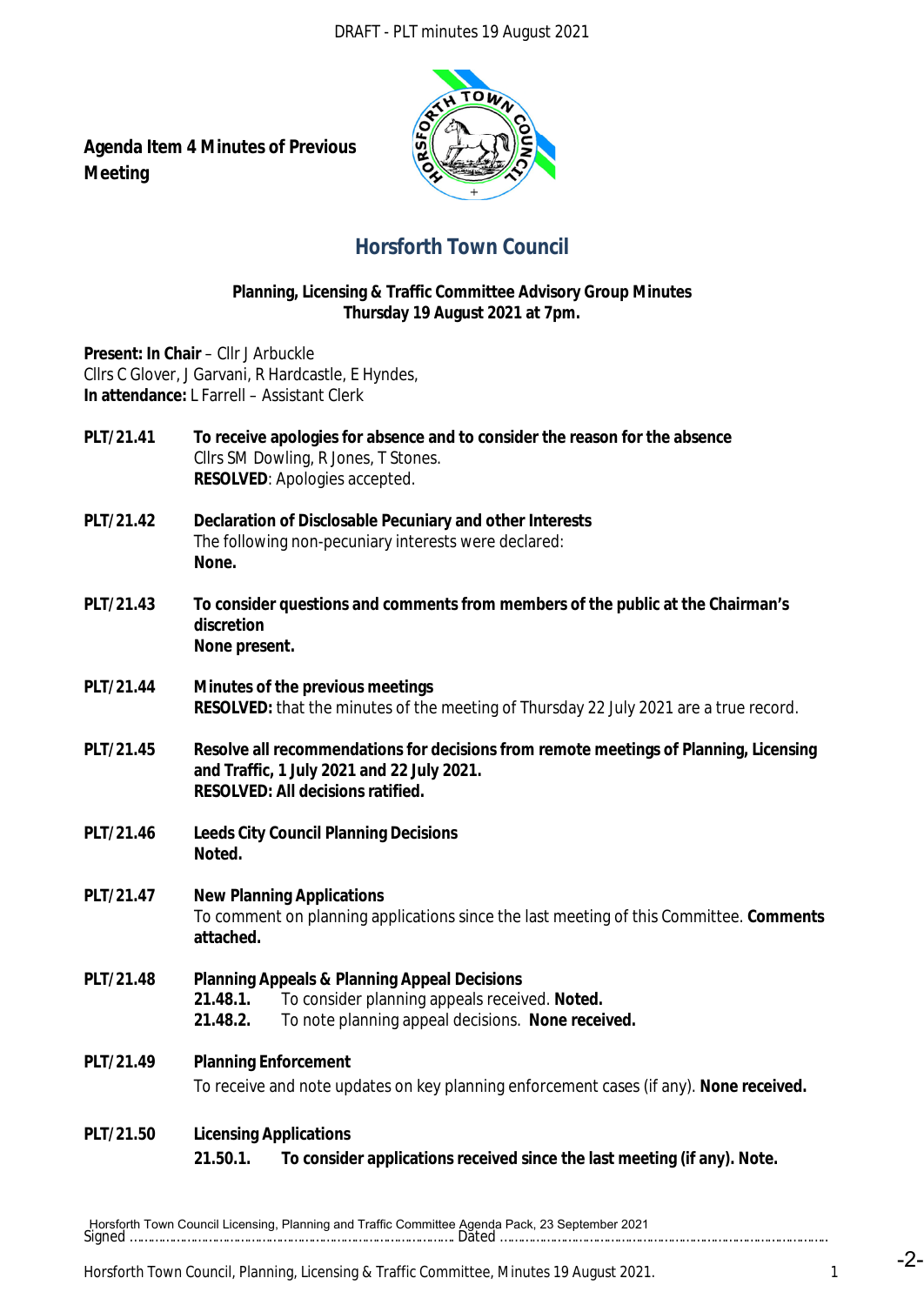|                  | 21.50.2.                                                                                        | To note decision regarding Distribution from Home business, Church Lane.<br>Noted.                                                              |  |  |  |  |
|------------------|-------------------------------------------------------------------------------------------------|-------------------------------------------------------------------------------------------------------------------------------------------------|--|--|--|--|
|                  | 21.50.3.                                                                                        | To note decision regarding Londis, Low Lane. Noted.                                                                                             |  |  |  |  |
| <b>PLT/21.51</b> | <b>Traffic</b>                                                                                  |                                                                                                                                                 |  |  |  |  |
|                  | 21.51.1.                                                                                        | To consider new traffic complaints and updates (if any). None received.                                                                         |  |  |  |  |
|                  | 21.51.2.                                                                                        | To consider traffic schemes and to agree any necessary action (if any). None<br>received.                                                       |  |  |  |  |
|                  | 21.51.3.                                                                                        | Speed indicator device (SID) update (if any updates available). None received.                                                                  |  |  |  |  |
| <b>PLT/21.52</b> |                                                                                                 | Kirkstall Forge. To receive and note updates (if any). None received.                                                                           |  |  |  |  |
| <b>PLT/21.53</b> |                                                                                                 | <b>Woodside Quarries Development.</b> To receive and note updates (if any). None received.                                                      |  |  |  |  |
| <b>PLT/21.54</b> |                                                                                                 | Horsforth Campus Development. To receive and note updates (if any).                                                                             |  |  |  |  |
|                  |                                                                                                 | Members noted the response from Leeds City College outlining their ownership and<br>addresses queries around site security and possible vermin. |  |  |  |  |
| PLT/21.55        |                                                                                                 | <b>Leeds Bradford Airport (LBA)</b>                                                                                                             |  |  |  |  |
|                  | To receive and note updates from the Leeds Bradford Airport Consultative Committee (if<br>any). |                                                                                                                                                 |  |  |  |  |
|                  |                                                                                                 | Attendance records sent round to committee attendees. Noted.                                                                                    |  |  |  |  |
| <b>PLT/21.56</b> |                                                                                                 | Report from Local Residents Associations. To receive and note updates. None received.                                                           |  |  |  |  |
| PLT/21.57        |                                                                                                 | Leeds City Council Core Strategy and Site Allocation Plan.                                                                                      |  |  |  |  |
|                  |                                                                                                 | To consider and receive updates (if any). None received.                                                                                        |  |  |  |  |
| PLT/21.58        | <b>Leeds Local Plan.</b>                                                                        |                                                                                                                                                 |  |  |  |  |
|                  |                                                                                                 | RESOLVED: Committee will consider this again when the process is further along.                                                                 |  |  |  |  |
| PLT/21.59        |                                                                                                 | <b>Matters for information</b>                                                                                                                  |  |  |  |  |
|                  | this time.                                                                                      | Members noted that the public consultation on gaming licences didn't apply to Horsforth at                                                      |  |  |  |  |
|                  |                                                                                                 | Members noted the update from the Ward Councillors for Horsforth regarding their long                                                           |  |  |  |  |
|                  |                                                                                                 | term requests to Leeds City Council for safety measures along this stretch of road.                                                             |  |  |  |  |
| <b>PLT/21.60</b> |                                                                                                 | <b>Items for future agenda</b>                                                                                                                  |  |  |  |  |
|                  |                                                                                                 | None given at meeting.                                                                                                                          |  |  |  |  |
| <b>PLT/21.61</b> |                                                                                                 | Date of the next meeting                                                                                                                        |  |  |  |  |
|                  |                                                                                                 | The date of the next meeting is 23 Septebmer 2021. Deadline for agenda items 15                                                                 |  |  |  |  |
|                  |                                                                                                 | September 2021. Noted.                                                                                                                          |  |  |  |  |
|                  |                                                                                                 |                                                                                                                                                 |  |  |  |  |

The meeting closed at 7.54 PM

Signed ………………………………………………………………………………. Dated ……………………………………………………………………………….. Horsforth Town Council Licensing, Planning and Traffic Committee Agenda Pack, 23 September 2021

Horsforth Town Council, Planning, Licensing & Traffic Committee, Minutes 19 August 2021. 2

-3-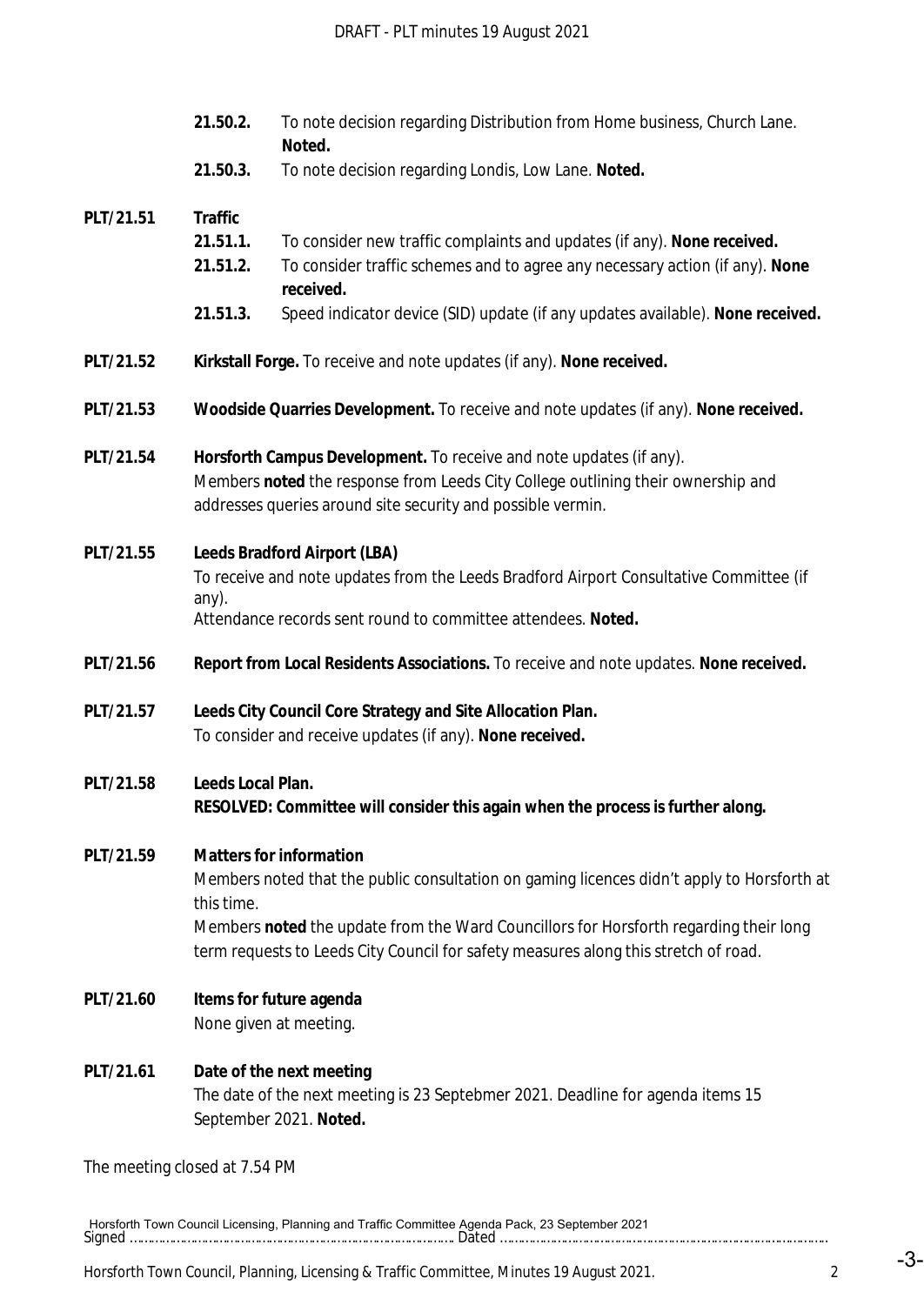| 21/04948/FU | 229 Low Lane<br><b>Horsforth Leeds</b><br><b>IS18 5QL</b>                                                              | Raised decking, with steps, to the<br>rear                                                                                                                                        | <b>Horsforth Town</b><br><b>Council neither</b><br>supports nor objects<br>to this application. |
|-------------|------------------------------------------------------------------------------------------------------------------------|-----------------------------------------------------------------------------------------------------------------------------------------------------------------------------------|-------------------------------------------------------------------------------------------------|
| 21/05670/FU | <b>6 Sunnybank Avenue</b><br><b>Horsforth Leeds</b><br><b>IS18 4IZ</b>                                                 | Dormer windows to front and<br>rear                                                                                                                                               | <b>Horsforth Town</b><br><b>Council neither</b><br>supports nor objects<br>to this application. |
| 21/05795/FU | 9 Victoria Gardens<br><b>Horsforth Leeds</b><br><b>IS18 4PJ</b>                                                        | <b>Retrospective application for</b><br>alterations including single storey<br>rear extension, with rooflights;<br>front porch; new vehicular access<br>and driveway              | <b>Horsforth Town</b><br><b>Council neither</b><br>supports nor objects<br>to this application. |
| 21/05829/FU | <b>34 Calverley Lane</b><br><b>Horsforth Leeds</b><br><b>LS18 4EB</b>                                                  | Single storey rear extension and<br>alterations to basement to form<br>habitable room including light<br>well to front                                                            | <b>Horsforth Town</b><br><b>Council neither</b><br>supports nor objects<br>to this application. |
| 21/05931/FU | <b>Woodside Sunday</b><br><b>School Outwood</b><br><b>Lane Horsforth</b><br><b>Leeds</b>                               | Variation of condition 3No.<br>(Opening Hours) to previously<br>approved planning application<br>21/02570/FU for changes of<br>opening hours from 8:00 - 18:00<br>to 7:00 - 21:00 | <b>Horsforth Town</b><br><b>Council neither</b><br>supports nor objects<br>to this application. |
| 21/05980/FU | <b>27 Salisbury Mews</b><br><b>Horsforth Leeds</b><br><b>LS18 5QR</b>                                                  | Two storey side extension with<br>raised decking to rear                                                                                                                          | <b>Horsforth Town</b><br><b>Council neither</b><br>supports nor objects<br>to this application. |
| 21/06064/FU | <b>St Margarets C Of E</b><br><b>Primary School</b><br><b>Town Street</b><br><b>Horsforth Leeds</b><br><b>LS18 5BL</b> | proposed single storey<br>portokabin                                                                                                                                              | <b>Horsforth Town</b><br><b>Council neither</b><br>supports nor objects<br>to this application. |
| 21/06071/FU | <b>Fieldhead Surgery</b><br><b>65 New Road Side</b><br><b>Horsforth Leeds</b><br><b>IS18 4JY</b>                       | <b>Installation of 4 No air</b><br>conditioning condenser units to<br>rear.                                                                                                       | <b>Horsforth Town</b><br><b>Council neither</b><br>supports nor objects<br>to this application. |
| 21/06107/FU | <b>90 West End Drive</b><br><b>Horsforth Leeds</b><br><b>IS18 5JX</b>                                                  | Single storey rear extension                                                                                                                                                      | <b>Horsforth Town</b><br><b>Council neither</b><br>supports nor objects<br>to this application. |

Signed ………………………………………………………………………………. Dated ……………………………………………………………………………….. Horsforth Town Council Licensing, Planning and Traffic Committee Agenda Pack, 23 September 2021

-4-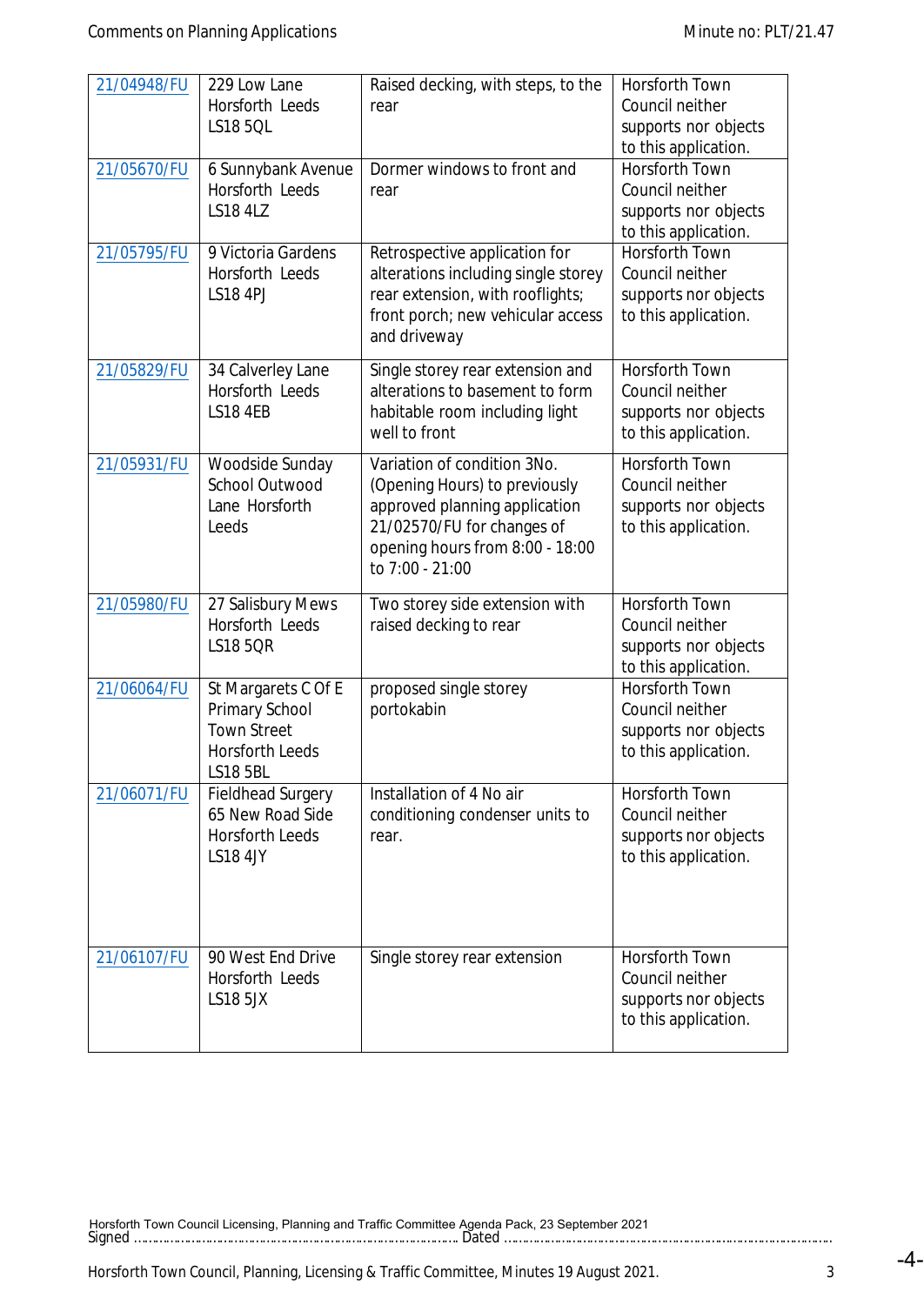#### <span id="page-5-0"></span>**Agenda Item 5 Leeds City Council Planning Decisions**

Certificate of Proposed Lawful Development for a dormer window to the rear; rooflights to front 17 St Margarets Road Horsforth Leeds LS18 5BD Ref. No: 21/06374/CLP | Received: Fri 23 Jul 2021 | Validated: Fri 23 Jul 2021 | Status: Application Approved

Consent, agreement or approval required by condition 3 of Planning Application 21/01128/FU Land Opposite 216 West End Lane Horsforth Leeds LS18 5RU

Ref. No: 21/06339/COND | Received: Thu 22 Jul 2021 | Validated: Thu 22 Jul 2021 | Status: Application Refused

Condition No 3 - NOT DISCHARGED

The access serving the site between West End Lane and the gate needs to conform to the construction specification for commercial access and requires a s278 Highway Agreement. Usually, this would meet the specification of the adjacent carriageway. Typically, sawn Yorkstone is used in landscape projects for paths and steps not where there are frequent and regular vehicle movements and turning. It is likely to crack under the weight, and therefore is not considered acceptable

Consent, agreement or approval required by condition 4 of Planning Application 20/04010/FU Manorfield House Manor Road Horsforth Leeds LS18 4DX Ref. No: 21/06143/COND | Received: Thu 15 Jul 2021 | Validated: Thu 15 Jul 2021 | Status: Application Approved

Single storey rear extension 90 West End Drive Horsforth Leeds LS18 5JX Ref. No: 21/06107/FU | Received: Wed 14 Jul 2021 | Validated: Wed 14 Jul 2021 | Status: Application Approved

Installation of 4 No air conditioning condenser units to rear. Fieldhead Surgery 65 New Road Side Horsforth Leeds LS18 4JY Ref. No: 21/06071/FU | Received: Tue 13 Jul 2021 | Validated: Tue 13 Jul 2021 | Status: Application Approved

Certificate of Proposed Lawful Development for an outbuilding to the rear 17 Victoria Grove Horsforth Leeds LS18 4ST Ref. No: 21/05968/CLP | Received: Thu 08 Jul 2021 | Validated: Thu 08 Jul 2021 | Status: Application Approved

Consent, agreement or approval required by conditions 4 of Planning Application 21/02570/FU Woodside Sunday School Outwood Lane Horsforth Leeds Ref. No: 21/05932/COND | Received: Wed 07 Jul 2021 | Validated: Wed 07 Jul 2021 | Status: Application Approved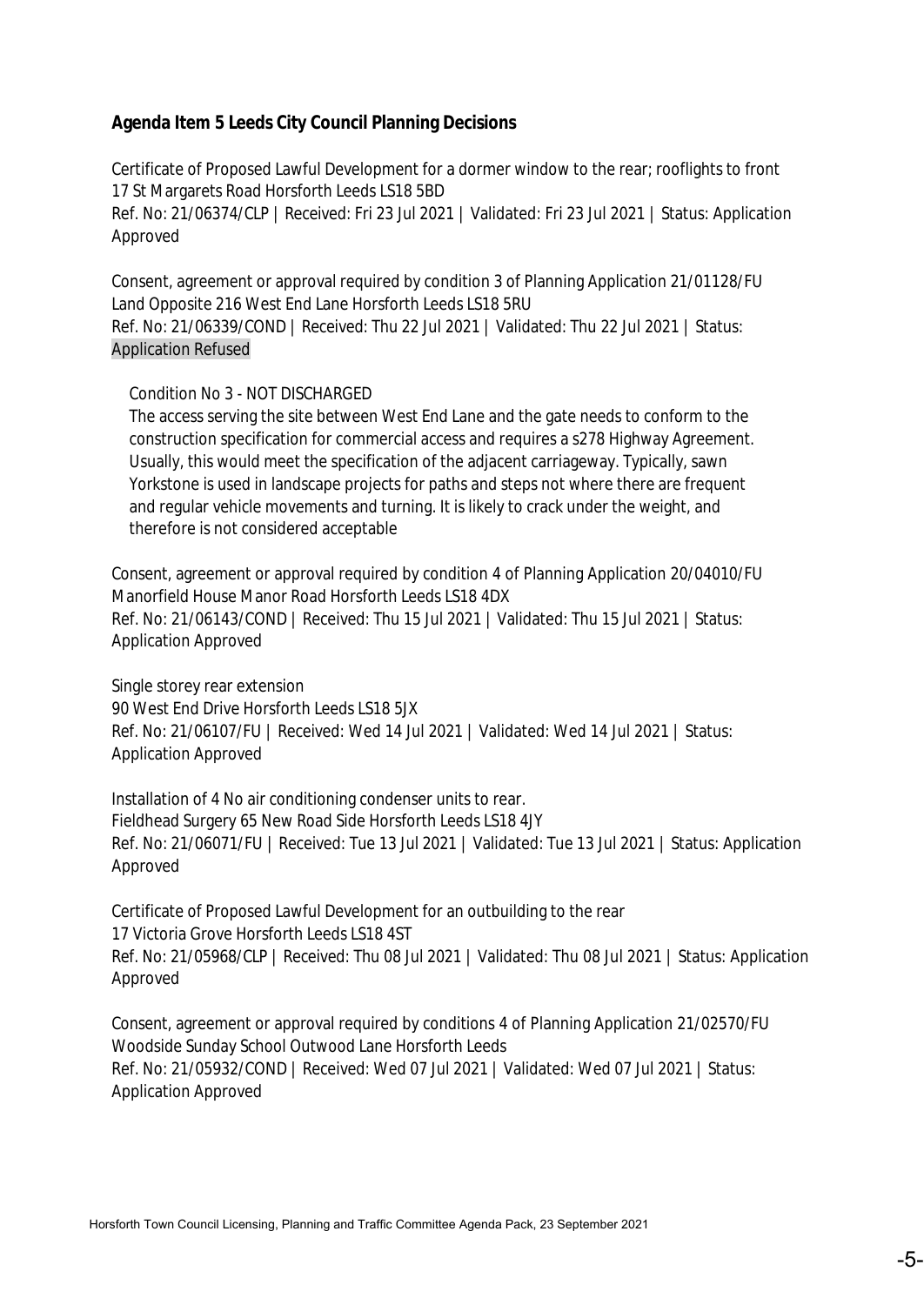Variation of condition 3No. (Opening Hours) to previously approved planning application 21/02570/FU for changes of opening hours from 8:00 - 18:00 to 7:00 - 21:00 Woodside Sunday School Outwood Lane Horsforth Leeds Ref. No: 21/05931/FU | Received: Wed 07 Jul 2021 | Validated: Wed 07 Jul 2021 | Status: Application Approved

Retrospective application for alterations including single storey rear extension, with rooflights; front porch; new vehicular access and driveway 9 Victoria Gardens Horsforth Leeds LS18 4PJ Ref. No: 21/05795/FU | Received: Fri 02 Jul 2021 | Validated: Tue 03 Aug 2021 | Status: Application Approved

Dormer windows to front and rear 6 Sunnybank Avenue Horsforth Leeds LS18 4LZ Ref. No: 21/05670/FU | Received: Tue 29 Jun 2021 | Validated: Fri 23 Jul 2021 | Status: Application Refused

The Local Planning Authority consider that the proposed dormers are unacceptable upon this property. The proposed dormers would appear incongruous in a streets (as identified within Horsforth Cragg Hill and Woodside Conservation 2011) where dormer windows are not evident or play a prevailing part in the character of the locality. For all of these reasons the proposal would appear as incongruous additions, which would have a detrimental impact to the character and appearance of the host dwelling, the street scene, and character and appearance of Horsforth Cragg Hill and Woodside Conservation Area. The scheme is therefore considered contrary to saved policies GP5 and BD6 of the Leeds Unitary Development Plan (Review) 2006, policies P10 and P11 of the adopted Core Strategy and policy HDG1 of the Leeds Householder Design Guide, and the guidance set out in the Horsforth Cragg Hill and Woodside Conservation (2011) and the Policy contained within the National Planning Policy Framework (2019).

Single storey rear extension with flue; new ground floor window to side 53 West End Lane Horsforth Leeds LS18 5ER Ref. No: 21/05619/FU | Received: Mon 28 Jun 2021 | Validated: Mon 28 Jun 2021 | Status: Application Approved

Certificate of Proposed lawful development for a dormer window to the rear and rooflights to the front; single storey extension to the side 87 Newlaithes Road Horsforth Leeds LS18 4SX Ref. No: 21/05559/CLP | Received: Thu 24 Jun 2021 | Validated: Thu 24 Jun 2021 | Status: Application Approved

Part two storey part single storey rear extension with first floor balcony and loft conversion involving raising of existing ridge and rear dormer window; installation of new windwos to front and side; and installation of ground source heat pump.

The Cottage 40 Bachelor Lane Horsforth Leeds LS18 5NA

Ref. No: 21/05526/FU | Received: Wed 23 Jun 2021 | Validated: Wed 23 Jun 2021 | Status: Application Approved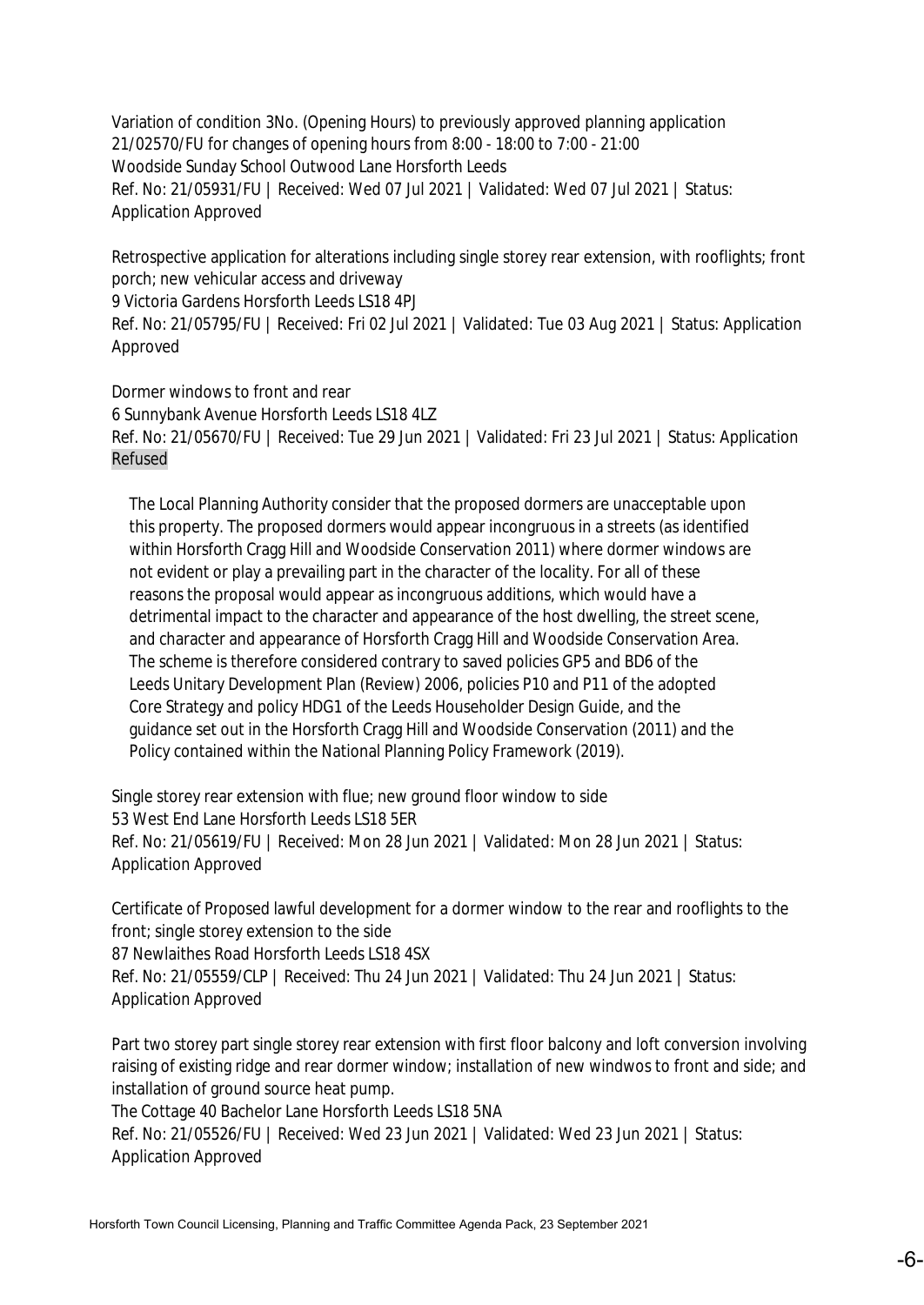Replacing existing conservatory with single storey rear extension with raised steps 40 Airedale Drive Horsforth Leeds LS18 5ED

Ref. No: 21/05507/FU | Received: Tue 22 Jun 2021 | Validated: Tue 13 Jul 2021 | Status: Application Approved

Certificate of Proposed Lawful Development for an extension to gable, dormer window to the rear; rooflights to front

6 Victoria Walk Horsforth Leeds LS18 4PL

Ref. No: 21/05290/CLP | Received: Tue 15 Jun 2021 | Validated: Tue 29 Jun 2021 | Status: Application Approved

Single storey rear extension and conversion of roof space to habitable room and dormer window to rear

33 St Margarets Avenue Horsforth Leeds LS18 5RZ Ref. No: 21/05209/FU | Received: Fri 11 Jun 2021 | Validated: Mon 12 Jul 2021 | Status: Application Approved

Single storey side extension 11 Hall Park Close Horsforth Leeds LS18 5LS Ref. No: 21/05086/FU | Received: Tue 08 Jun 2021 | Validated: Fri 25 Jun 2021 | Status: Application Approved

Consent, agreement or approval required by condition 17 of Planning Application 20/04010/FU Manorfield House Manor Road Horsforth Leeds LS18 4DX Ref. No: 21/04933/COND | Received: Thu 03 Jun 2021 | Validated: Thu 03 Jun 2021 | Status: Application Refused

condition 17 - construction method statement

The construction method statement submitted as part of this application is acceptable except for the tree protection plan and I refer you to the landscaping officers comments under condition discharge application 21/04671/COND so this condition cannot be discharged.

Landscape comments were:

6) a) No works shall commence (including any demolition, site clearance, groundworks or drainage etc.) until all existing trees, hedges and vegetation shown to be retained on the approved

plans are fully safeguarded by protective fencing and ground protection in accordance with approved plans and specifications and the provisions of British Standard 5837 (2012) Trees in relation to design, demolition and construction, unless otherwise agreed in writing by the Local Planning Authority.

COMMENT - tree protection plan is substandard and fails to specify the actual protection barrier.

When properly resolved the tree protection plan must be a standalone document and issued to site. Referring to a BS clause is not a specification.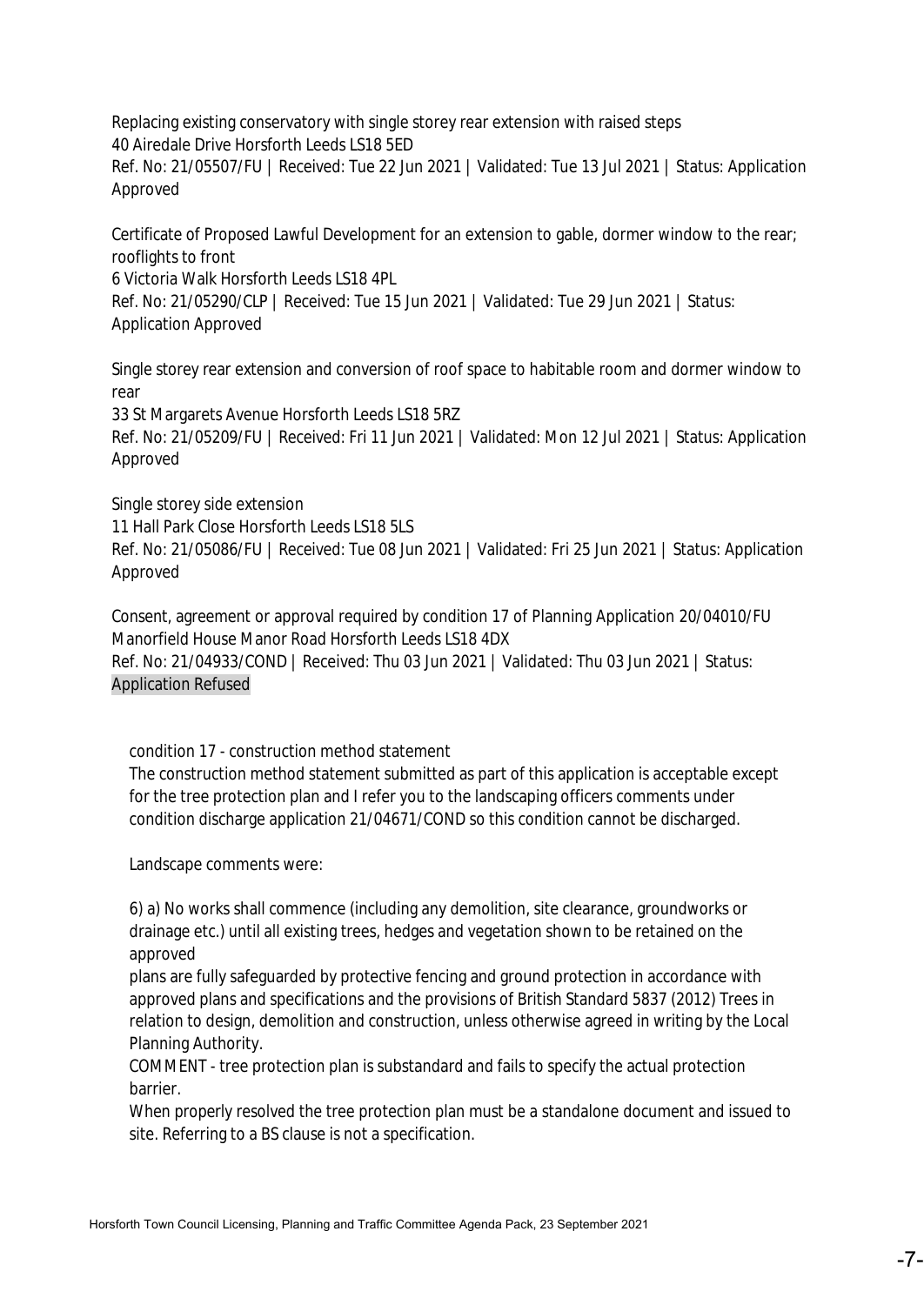Raised decking, with steps, to the rear 229 Low Lane Horsforth Leeds LS18 5QL Ref. No: 21/04948/FU | Received: Thu 03 Jun 2021 | Validated: Tue 20 Jul 2021 | Status: Application Approved

Single storey extension to existing changing room facilities Yarnbury R U F C Brownberrie Lane Horsforth Leeds LS18 5HB Ref. No: 21/04887/FU | Received: Wed 02 Jun 2021 | Validated: Wed 23 Jun 2021 | Status: Application Approved

Replacement of existing pitched roof with flat roof and partial vertical extension of outer side wall 85 Bachelor Lane Horsforth Leeds LS18 5NF Ref. No: 21/04850/FU | Received: Tue 01 Jun 2021 | Validated: Thu 08 Jul 2021 | Status: Application Refused

The proposed development constitutes poor design of inappropriate materials, which will have an harmful adverse impact on the appearance of the host property and which also fails to respond to the design, character, form of Horsforth Conservation Area. For these reasons the proposal is contrary to policy P10 and P11 of the Core Strategy, saved UDP policies GP5, BD6, N19, policy HDG1 of the adopted Householder Design Guide and the guidance contained within the NPPF.

Consent, agreement or approval required by conditions 3, 5, 6, 10, 11, 13, 15, 16, 21, 23 and 24 of Planning Application 20/04010/FU Manorfield House Manor Road Horsforth Leeds LS18 4DX Ref. No: 21/04671/COND | Received: Wed 26 May 2021 | Validated: Wed 26 May 2021 | Status: Split Decision

Change of use of office (Use Class B1(a)) to 26 dwellings (Use Class C3) Bridge House Outwood Lane Horsforth Leeds LS18 4UP Ref. No: 21/04605/DPD | Received: Mon 24 May 2021 | Validated: Thu 03 Jun 2021 | Status: Application Approved

No. 35 is for alterations involving part two storey and part first floor side extension with raised roof height and rear dormer. No. 33 is for alterations involving two storey side extension with raised roof height and rear dormer.

35 Brownberrie Avenue And 33 Brownberrie Avenue Horsforth Leeds LS18 5PW Ref. No: 21/04336/FU | Received: Mon 17 May 2021 | Validated: Wed 23 Jun 2021 | Status: Application Refused

1) The proposed side extension at no 33 due to its wrap around form, would result in a bulky addition to the front of the property which would significantly unbalance with symmetry with the adjoining property, and would appear incongruous within the street scene. The proposed 2 storey side extension at no 35 would also significantly impact upon the symmetry with the adjoining property due to the lack of a set-back. Cumulatively the proposals would have a harmful impact upon the appearance of the properties, and appear overly dominant, unbalanced, and incongruous within the street scene. As such, the proposal is contrary to policy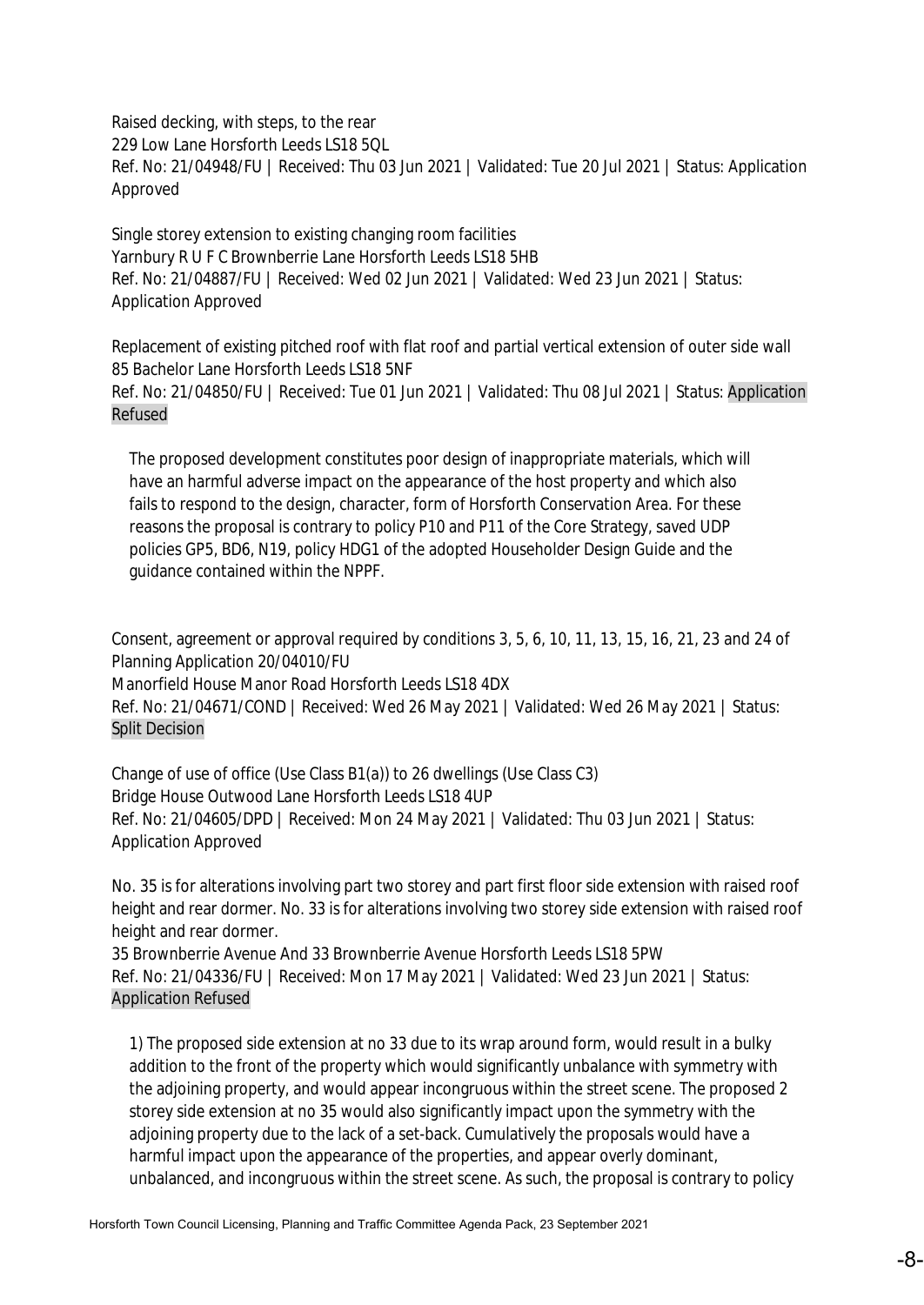P10 of the Core Strategy, saved policy BD6 and HDG1 of the Householder Design Guide. 2) The proposed increase in ridge height and dormer extensions are considered to be unacceptable as it would have a harmful impact on the character and appearance of both the host properties and the street scene of Brownberrie Avenue. The extended ridge height and steeper roof pitch, would appear unduly dominant and as an incongruous feature within the street scene, which also harms the patterning and uniformity with both adjacent set of properties. The proposed rear dormer would also appear incongruous due to the expanse of solid surfacing, general mass and lack of glazing which aids their dominance and bulky appearance. The proposal is therefore considered to be contrary to saved UDP Policies GP5 and BD6, policy P10 of the Leeds Core Strategy and Policy HDG1 of the Householder Design Guide, and advice contained within the National Planning Policy Framework.

Replacement dormer window to rear 12 Southway Horsforth Leeds LS18 5RP Ref. No: 21/03823/FU | Received: Fri 30 Apr 2021 | Validated: Mon 21 Jun 2021 | Status: Application Approved

Conversion of cellar; replacement windows and rear door; light well and new window to side elevation 55 Long Row Horsforth Leeds LS18 5AP Ref. No: 21/03565/FU | Received: Fri 23 Apr 2021 | Validated: Fri 23 Apr 2021 | Status: Application Approved

Listed Building Application for conversion of cellar; replacement windows and rear door; light well and new window to side elevation

55 Long Row Horsforth Leeds LS18 5AP

Ref. No: 21/03566/LI | Received: Fri 23 Apr 2021 | Validated: Fri 14 May 2021 | Status: Application Approved

Replacement of existing timber outbuildings into habitable room space with flat roof Whetstone House Bayton Lane Horsforth Leeds LS18 5EZ Ref. No: 21/02517/FU | Received: Tue 23 Mar 2021 | Validated: Tue 23 Mar 2021 | Status: Application Approved

Part first floor, part single storey, part two storey side/rear extension 50 Burley Lane Horsforth Leeds LS18 4NR Ref. No: 20/06179/FU | Received: Mon 28 Sep 2020 | Validated: Mon 28 Sep 2020 | Status: Application Approved

Development of 152 affordable dwellings (C3) with associated access and landscaping Horsforth Campus Calverley Lane Horsforth Leeds LS18 Ref. No: 19/05272/FU | Received: Fri 23 Aug 2019 | Validated: Mon 02 Sep 2019 | Status: Application Approved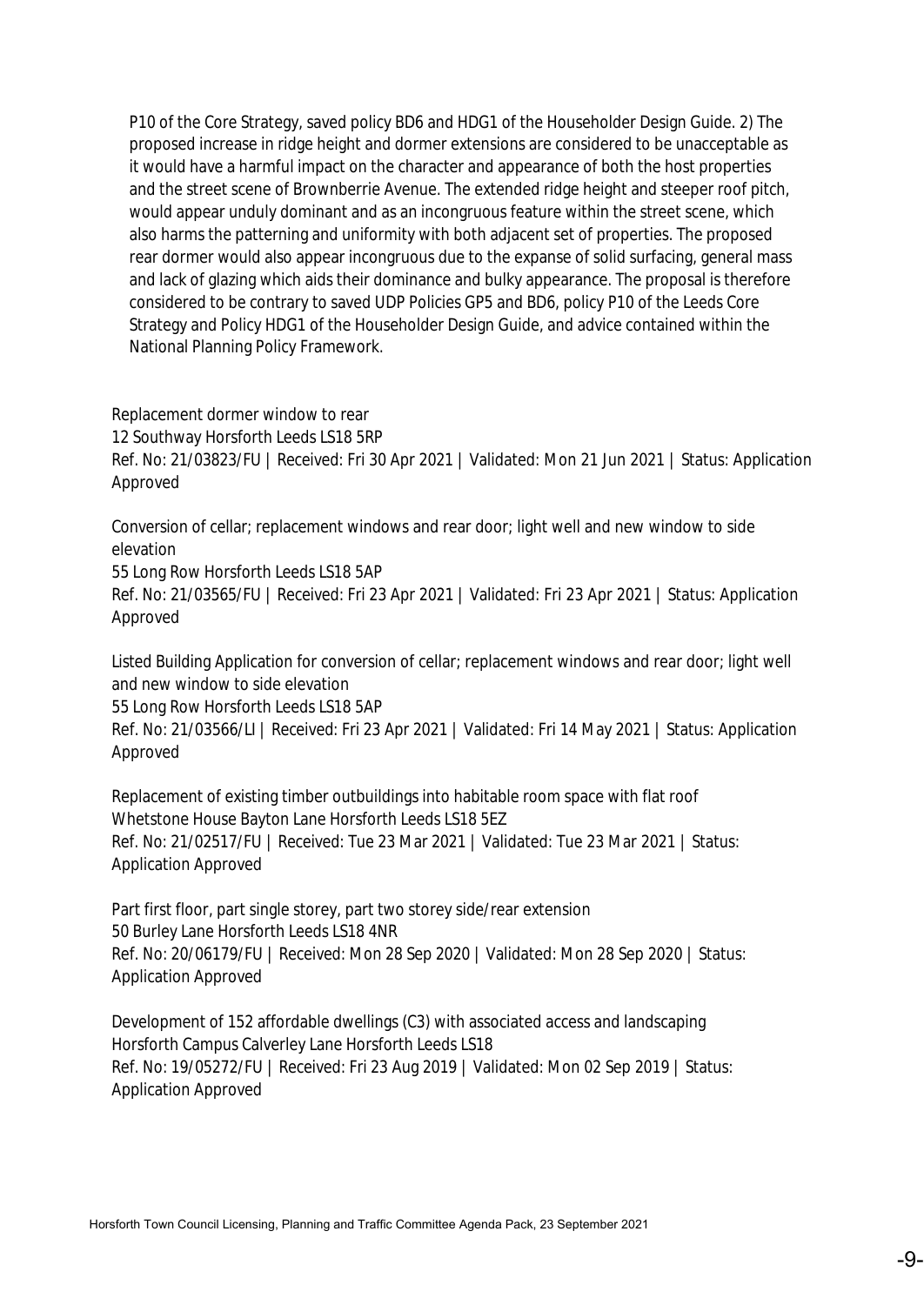# <span id="page-10-0"></span>**Agenda Item 6.1 New Planning Applications**

| <b>Application No.</b> | <b>Address/Location</b>                                                  | <b>Details</b>                                                                                                                                                                                                                                                                                |
|------------------------|--------------------------------------------------------------------------|-----------------------------------------------------------------------------------------------------------------------------------------------------------------------------------------------------------------------------------------------------------------------------------------------|
| 21/03344/LI            | 1 Railway Cottages<br><b>Station Road</b><br>Horsforth Leeds LS18<br>5NL | Retrospective Listed Building application for<br>drainage channels in solid floor, including<br>waterproof membrane to floor area and<br>step; removal and remake of the dividing<br>stud wall and doorway, fix plasterboard dry<br>lining over the walls and reinforce joints and<br>plaster |
| 21/05647/FU            | 47 Cragg Avenue<br>Horsforth Leeds LS18<br>4LX                           | Retrospective application for fence to front                                                                                                                                                                                                                                                  |
| 21/06163/FU            | 137 Broadgate Lane<br><b>Horsforth Leeds LS18</b><br>5 <sub>DU</sub>     | Proposed attached dwelling                                                                                                                                                                                                                                                                    |
| 21/06220/FU            | 38 Victoria Walk<br><b>Horsforth Leeds LS18</b><br>4PP                   | Part two storey and part single storey<br>extension to side and rear                                                                                                                                                                                                                          |
| 21/06231/FU            | 19 Fraser Avenue<br>Horsforth Leeds LS18<br>5EA                          | Single storey side/rear extension and garage<br>conversion to habitable room space                                                                                                                                                                                                            |
| 21/06302/FU            | 11 Church Mount<br>Horsforth Leeds LS18<br>5LE                           | Two storey side extension incorporating<br>conversion of existing garage to habitable<br>rooms                                                                                                                                                                                                |
| 21/06354/FU            | 1A Lanark Drive<br>Horsforth Leeds LS18<br>5SN                           | Single storey extension, with rooflights, to<br>rear                                                                                                                                                                                                                                          |
| 21/06361/FU            | 2 Rose Avenue<br>Horsforth Leeds LS18<br>4QE                             | Single storey rear extension                                                                                                                                                                                                                                                                  |
| 21/06373/FU            | 17 St Margarets Road<br><b>Horsforth Leeds LS18</b><br>5BD               | Single storey side and extension, widened<br>driveway                                                                                                                                                                                                                                         |
| 21/06392/FU            | 4 Victoria Gardens<br>Horsforth Leeds LS18<br>4PH                        | Replacement of an existing conservatory to<br>rear with single storey rear extension                                                                                                                                                                                                          |
| 21/06429/FU            | 5 Clarence Gardens<br>Horsforth Leeds LS18<br>4JT.                       | Single storey rear extension with ramp<br>access                                                                                                                                                                                                                                              |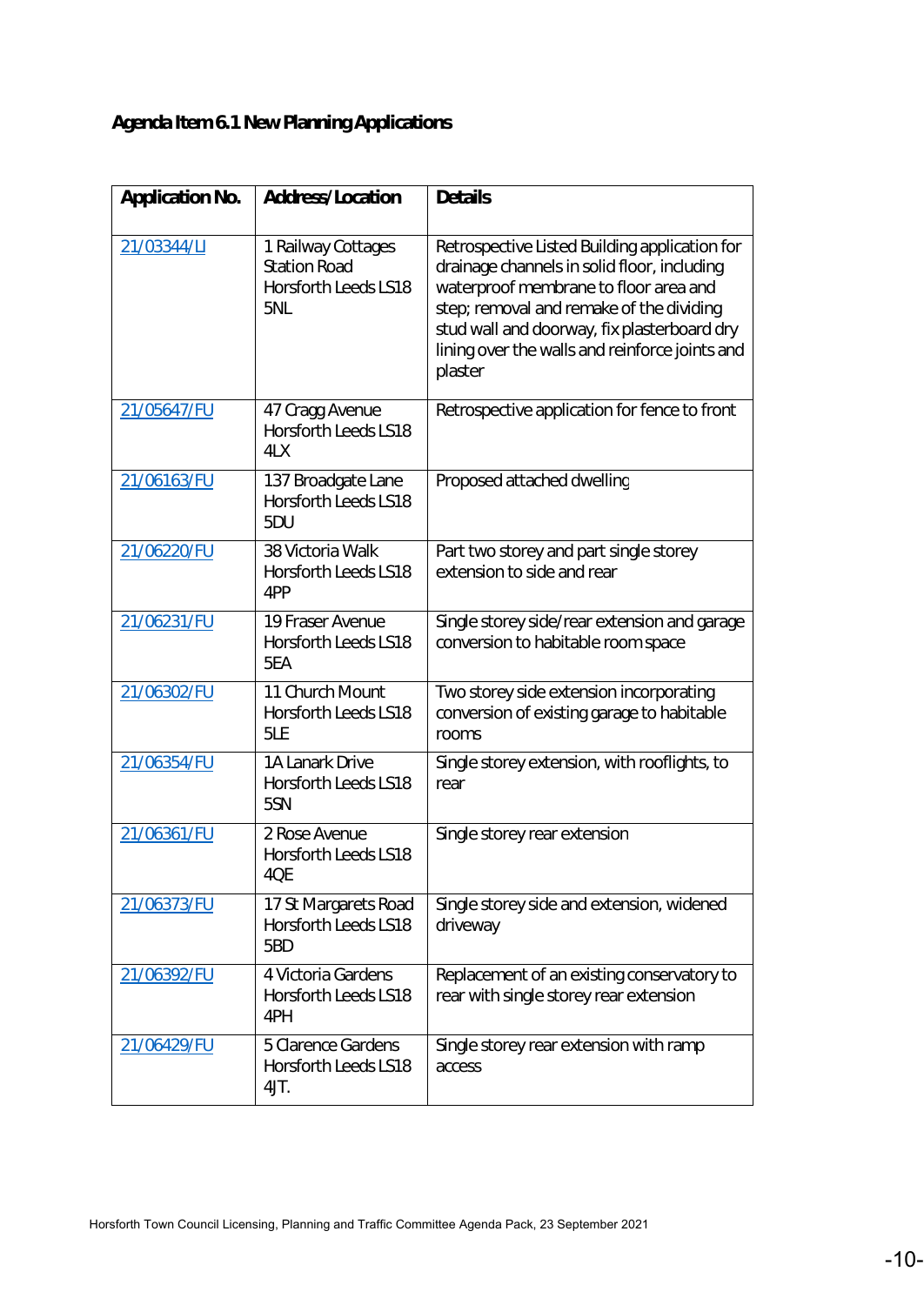| 21/06580/FU | 2 Victoria Close<br>Horsforth Leeds LS18<br>4PS                                        | Part two storey, part single storey side/front<br>extension; single storey rear extension; new<br>second floor side window; roof lights to<br>front and rear |
|-------------|----------------------------------------------------------------------------------------|--------------------------------------------------------------------------------------------------------------------------------------------------------------|
| 21/06748/FU | 11 Victoria Drive<br><b>Horsforth Leeds LS18</b><br>4PN                                | Alterations including single storey side/rear<br>extension with enlarged raised patio area<br>and steps to rear                                              |
| 21/06812/FU | 123 Hall Park Avenue<br><b>Horsforth Leeds LS18</b><br>5LY                             | Part two storey and part single storey<br>extension to side and rear.                                                                                        |
| 21/06870/FU | 50 West End Rise<br><b>Horsforth Leeds LS18</b><br>5JL                                 | Two storey rear extension; new garage door<br>and alterations to porch entrance                                                                              |
| 21/06964/FU | 32 Newlay Wood<br><b>Crescent Horsforth</b><br>Leeds LS18 4LW                          | retrospective planning application for A/C<br>unit to rear outbuilding                                                                                       |
| 21/07010/FU | 104 Newlaithes Road<br><b>Horsforth Leeds LS18</b><br>4SY                              | Conversion of garage to habitable room<br>space and extension to existing garage to<br>side                                                                  |
| 21/06187/FU | Garages At 1 Clarence<br><b>Drive Horsforth Leeds</b><br><b>LS18 4JS</b>               | Demolition of existing garages and<br>construction of new dwelling                                                                                           |
| 21/07091/FU | <b>Green Meadow</b><br>Cottage 107 West End<br>Lane Horsforth Leeds<br><b>LS18 5ES</b> | Two storey rear extension                                                                                                                                    |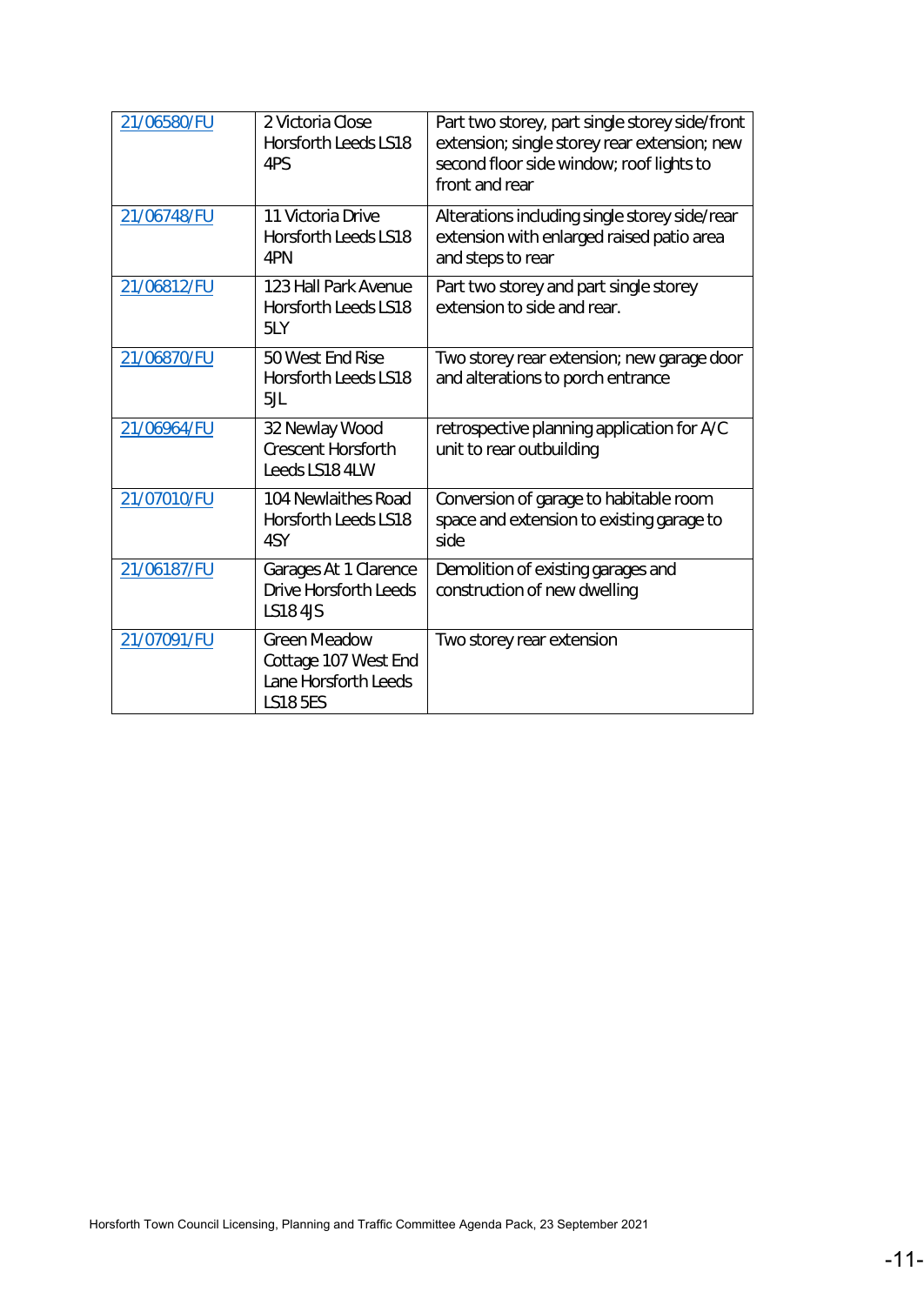<span id="page-12-0"></span>Agenda Item 6.2 Renotification Letter 18/04952/FU, Formerly Woodside Dyeworks



Mrs P Fearon Horsforth Town Council Mechanics Institute, Town Street Horsforth, Leeds LS18 5BL

**Planning Services Merrion House** 110 Merrion Centre Leeds LS2 8BB

Ask for **Development Enquiry Centre**  Direct Line **(0113) 2224409** Minicom (0113) 2224410

Date: 8 September 2021

Dear Sir/Madam

| <b>Application Number:</b> | 18/04952/FU                                                  |
|----------------------------|--------------------------------------------------------------|
| For:                       | 149 dwellings with associated access and landscaping.        |
| At:                        | Land Formerly Woodside Dyeworks, Low Lane, Horsforth, Leeds, |
| By:                        | West Park Properties                                         |

I am writing to let you know that there has been a change to the application for planning permission that has been made on the above site which is close to your property. This is as follows Please see revised and additional information received 2/9/2021

You can look at the application plans and other documents on Public Access on the internet at [www.leeds.gov.uk/publicaccess](http://publicaccess.leeds.gov.uk/online-applications/applicationDetails.do?activeTab=summary&keyVal=PCS16YJBHAI00) using application number 18/04952/FU or at any Leeds City Council One-Stop Shop or Library (opening days and times do vary, so please check before visiting). You will need the application number.

Having viewed the application if you wish to comment you can do so online at [www.leeds.gov.uk/publicaccess](http://publicaccess.leeds.gov.uk/online-applications/applicationDetails.do?activeTab=summary&keyVal=PCS16YJBHAI00) or write to us at the address above by 22 September 2021. You must include your name and address as we do not consider anonymous comments. However, we will not display your name, telephone number or email address to the public. If you write to us please quote 18/04952/FU. **Any comments you do send can be seen by anyone including the applicant and will be on the internet on Public Access. Please do not include anything within your comments that you wish to keep confidential.**

For further information/guidance please refer to the notes on the back this letter, or alternatively please telephone or e mail on the above contacts where staff will be able to help you.

Yours faithfully

 $T$  Can

**Jonathan Carr Head of Development Management**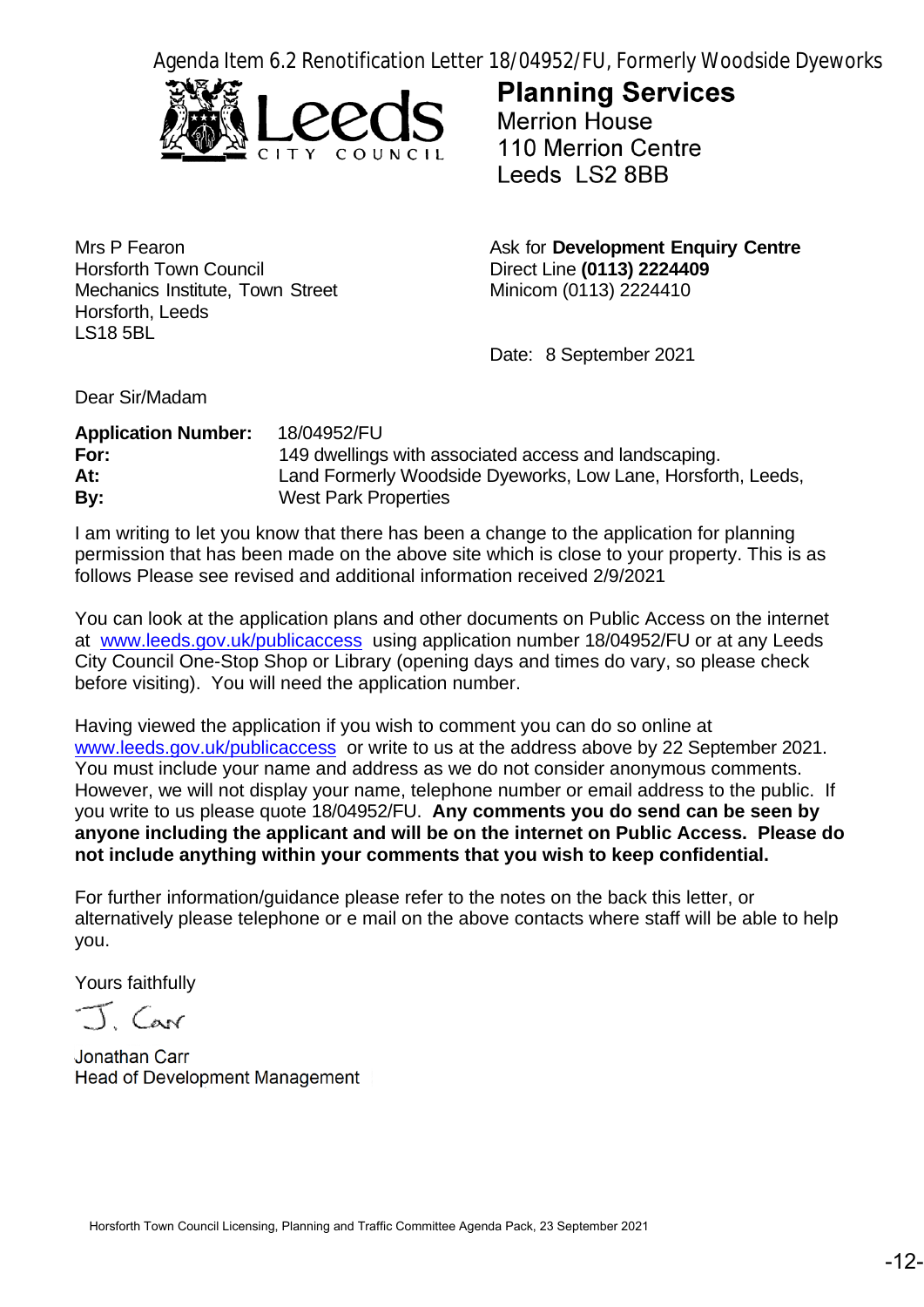#### **How do you comment on a planning application?**

If you wish to make comments - objections, support or general comment, they need to be submitted using public access and to do this you will need to register. This will provide benefits such as, tracking a live planning application and receiving emails updates of any changes to the application. You can also submit comments in writing to the Council at the address indicated in this letter by the stated deadline. Please quote the application number and include your name, address on all correspondence. You do not need to sign your letter.

#### **Acknowledging comments**

Comments made through Public Access will receive an email response to confirm it has been received. Letters are not acknowledged, but any comments you send to us will be displayed on the internet on Public Access at www.leeds.gov.uk/ [publicaccess after 5 working day](http://publicaccess.leeds.gov.uk/online-applications/applicationDetails.do?activeTab=summary&keyVal=PCS16YJBHAI00)s.

#### **Anonymous comments**

These are not considered, however your name and/or signature will not be shown on the internet.

#### **Petitions/Standard pre-populated comments/letters**

These are when each comment is substantially the same, where you have just added your name and address. We will not notify you of any panel meetings or any appeal but we will take your comments into account when making the decision.

#### **What sort of comments can be taken into account?**

We will only consider comments or objections that are 'material' and relevant to planning. For example:

- **Principle** If you feel that the very nature of the proposal is inappropriate and that the use of land/property should not change.
- **Overlooking** The proposal would lead to previously private areas being overlooked.
- **Overshadowing** The height or proximity of the development would be such that unreasonable overshadowing would occur.
- **Disturbance** There would be unacceptable intrusion in the form of noise nuisance, general disturbance, and odour.
- **Overbearing** The scale of the works means that the property/premises has an oppressive impact on surrounding areas/houses.
- **Out-of-character** If the design of the development, its scale and use, is such that it appears to be out of character with its surroundings.
- **Road Safety** The development may lead to a significant impact upon road safety.

We will not consider:

• Issues covered by other legislation; encroachment onto another person's land; loss of value to a property, loss of view, and potential difficulties in property maintenance; private interests of objectors, the effect of the proposal on property values and competition between rival companies. Full details are available on our website [www.leeds.gov.uk/planning](http://www.leeds.gov.uk/planning)

If your comments are not materially relevant to the planning application, the Council reserves the right not to make these available online. **In addition if comments are considered to be defamatory, irrelevant or offensive, amount to a criminal act, or bring the Council into disrepute, we will not make these available online and they will be removed in accordance with the law (for example, the Defamation Act 2013)**.

#### **How will the council reach a decision?**

All comments will be taken into consideration along with all other information about the application before a decision is made. The majority of applications are decided by Senior Planning Officers under the Council's "delegation scheme".

#### **Finding out the decision**

All decisions and officer reports are put on our Public Access system as soon as they are made.

#### **If the Application is Refused and the Applicant Appeals to the Secretary of State**

For householder, some minor commercial and advertisement applications, if the application is refused and an appeal lodged, which is dealt with by written item Beentations, YouTc Commette Age be sent to the Secretary of State, but you will not be able to make further comments at the appeal stage.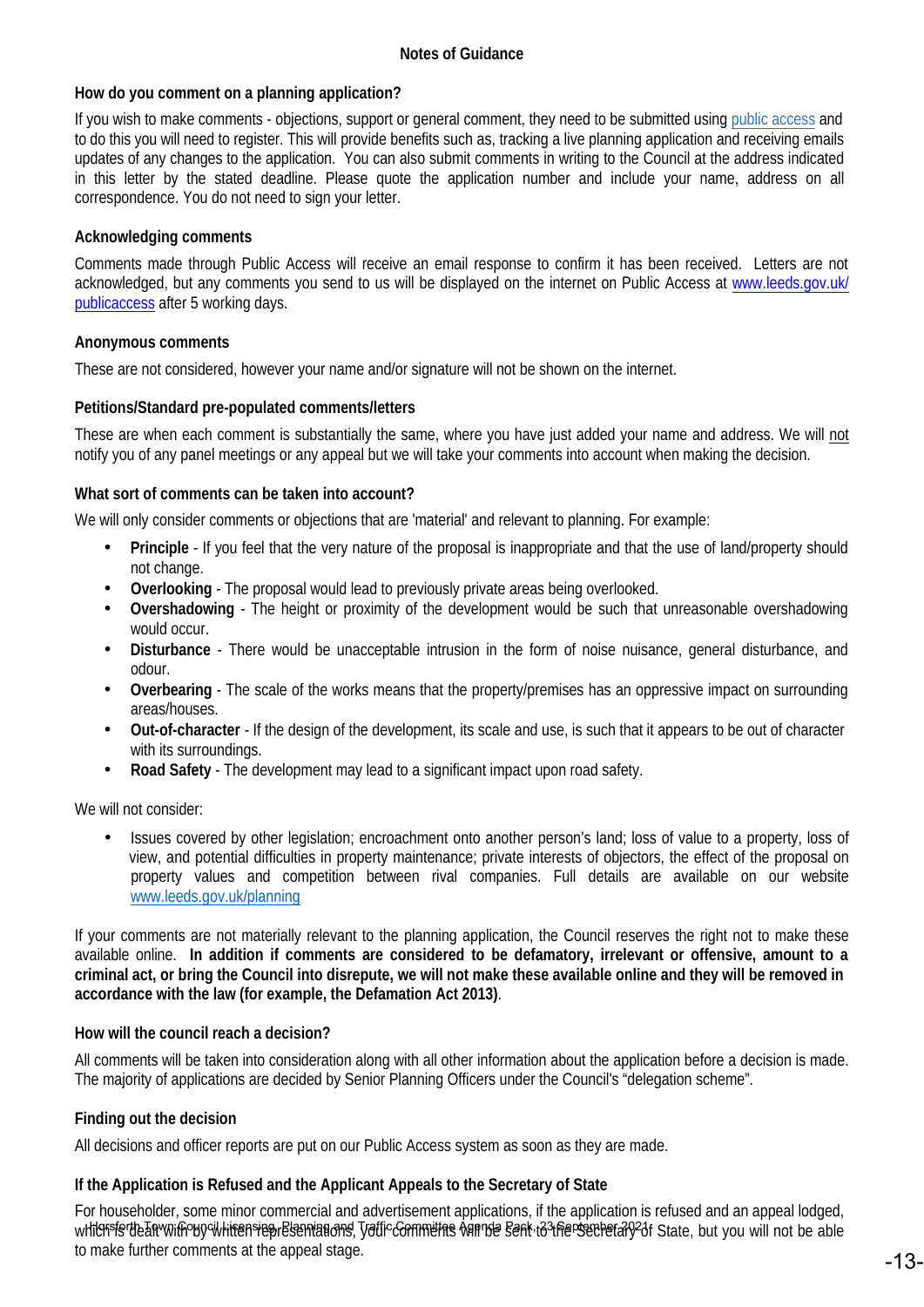<span id="page-14-0"></span>

Miss Charlotte Dodd Horsforth Town Council Clerk To Horsforth Town Council Mechanics Institute Town Street **Horsforth** Leeds LS18 5BL

**Planning Services Merrion House** 110 Merrion Centre Leeds LS2 8BB

Ask for Clare Crisp Direct Line 0113 3786968 Central Switchboard (0113) 2224444 Fax **(0113) 2478230** Minicom (0113) 2224410 EMail **planning.appeals@leeds.gov.uk**

Appeal Number: 104200 Planning Number 21/02685/FU

Date: 19 August 2021

Dear Sir/Madam

TOWN AND COUNTRY PLANNING ACT 1990

| Appeal Made By                                         | Mr & Mrs Hardisty                                                                                                                           |
|--------------------------------------------------------|---------------------------------------------------------------------------------------------------------------------------------------------|
| Site Address                                           | 41 West End Grove Horsforth Leeds LS18 5JJ                                                                                                  |
| Description                                            | Two storey front, single storey rear extension; dormer windows to<br>front and rear and enlargement of existing rear dormer with<br>balcony |
| Planning Inspectorate Reference APP/N4720/D/21/3280960 |                                                                                                                                             |

The Planning Inspectorate has received the above appeal against the refusal. It will be dealt with by the fast track Written Representations procedure. This means that no further comments can be made and a decision is expected within 8 weeks. Any comments we have already received relating to this application will be sent to the Planning Inspectorate and the appellant.

If you wish to withdraw any representations you made on the application, you must make this request to the Planning Inspectorate by 16 September 2021.

You can do this online at [https://acp.planninginspectorate.gov.uk](https://acp.planninginspectorate.gov.uk/) If you do not have access to the internet, you can write (quoting the Planning Inspectorate reference above) to The Planning Inspectorate, Temple Quay House, 2 The Square, Bristol, BS1 6PN.

All documents relating to the appeal, including comments and the decision, will appear on our website at [www.leeds.gov.uk/publicaccess](http://publicaccess.leeds.gov.uk/online-applications/applicationDetails.do?activeTab=summary&keyVal=QQPWN2JBGZR00). You can track the progress of the appeal on Public Access.

Yours faithfully

J Car

Jonathan Carr Head of Development Management

Horsforth Town Council Licensing, Planning and Traffic Committee Agenda Pack, 23 September 2021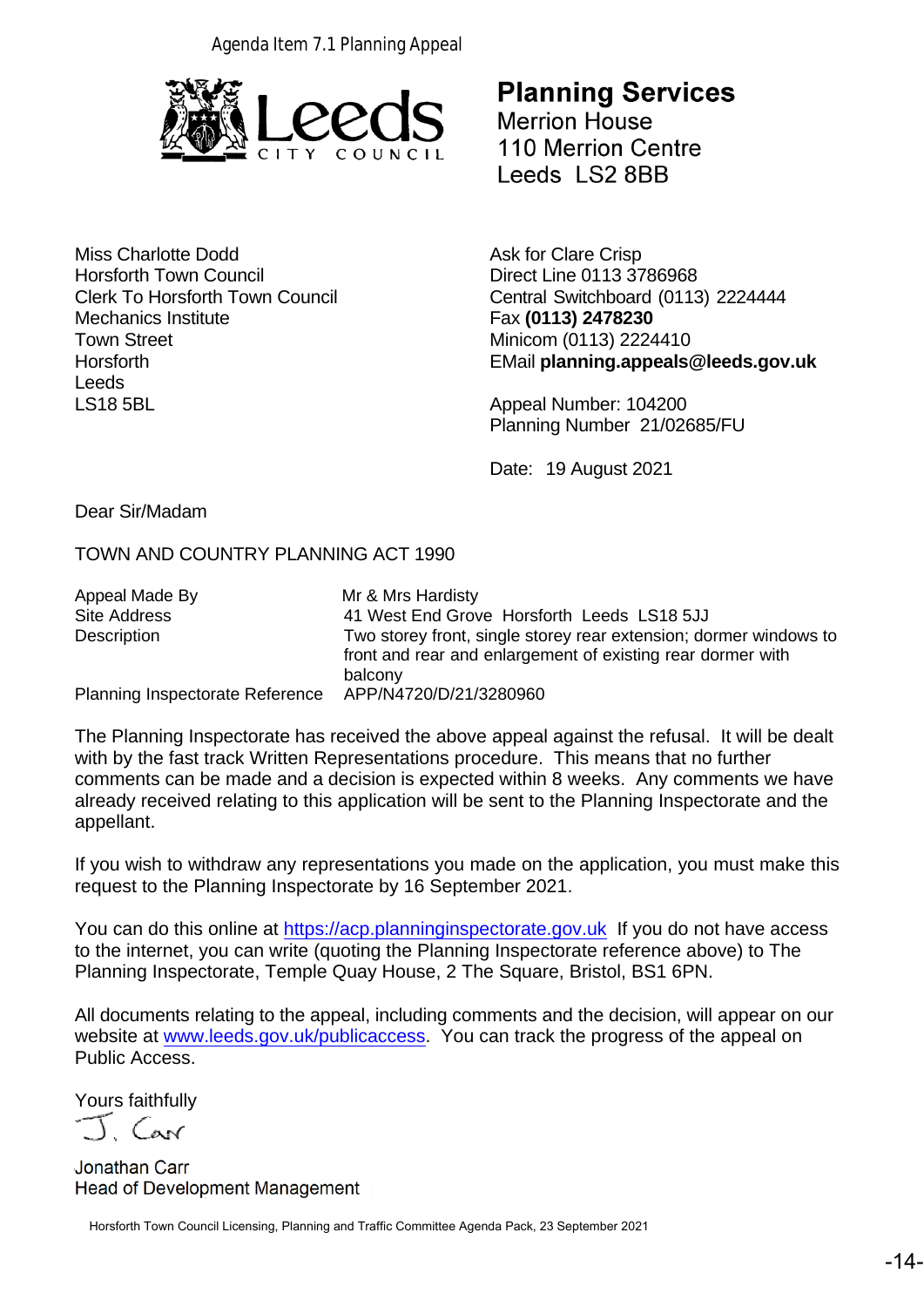# <span id="page-15-0"></span>Agenda Item 11 Licensing

# **Premises Licence or Club Premises Certificate applications**

| Reference      | <b>Premises Name</b><br><b>And Address</b>                                                 | <b>Application</b><br><b>Type</b> | <b>Description of Application</b>                                                                                                                                                                                                                                                                          | Last date for<br>representations | <b>Case Officer</b>             |
|----------------|--------------------------------------------------------------------------------------------|-----------------------------------|------------------------------------------------------------------------------------------------------------------------------------------------------------------------------------------------------------------------------------------------------------------------------------------------------------|----------------------------------|---------------------------------|
| PREM/04784/001 | Kuala Lumpar Cafe,<br>8 - 10 Town Street,<br>Horsforth, Leeds,<br><b>LS18 4RJ</b>          | <b>New</b><br>application         | This is the first application for a<br>premises licence for these premises.<br>The activity applied for is the sale of<br>alcohol on the premises, Monday to<br>Thursday 17:00 until 22:30 and Friday,<br>Saturday and Sunday Midday until<br>22:30.<br>Non standard timings have not been<br>applied for. | 15/09/2021                       | Miss Janice<br>Archibald        |
| PREM/00759/021 | Wm Morrison<br>Supermarkets Plc,<br>69 Town Street,<br>Horsforth, Leeds,<br><b>LS18 5B</b> | Minor<br>variation                | The proposed variation is to approve<br>minor alterations to the layout in<br>accordance with the plans submitted.                                                                                                                                                                                         | 17/09/2021                       | Mr Martyn<br>Musson             |
| PREM/04815/001 | Forde, 7 Town<br>Street, Horsforth,<br>Leeds, LS18 5LJ,                                    | <b>New</b><br>application         | This is the first application for a<br>premises licence for these premises.<br>The premises are a coffee shop/brunch<br>space through the day and a wine<br>bar/bottle shop with a charcuterie and<br>cheese offering on an evening.                                                                       | 11/10/2021                       | <b>Miss Janice</b><br>Archibald |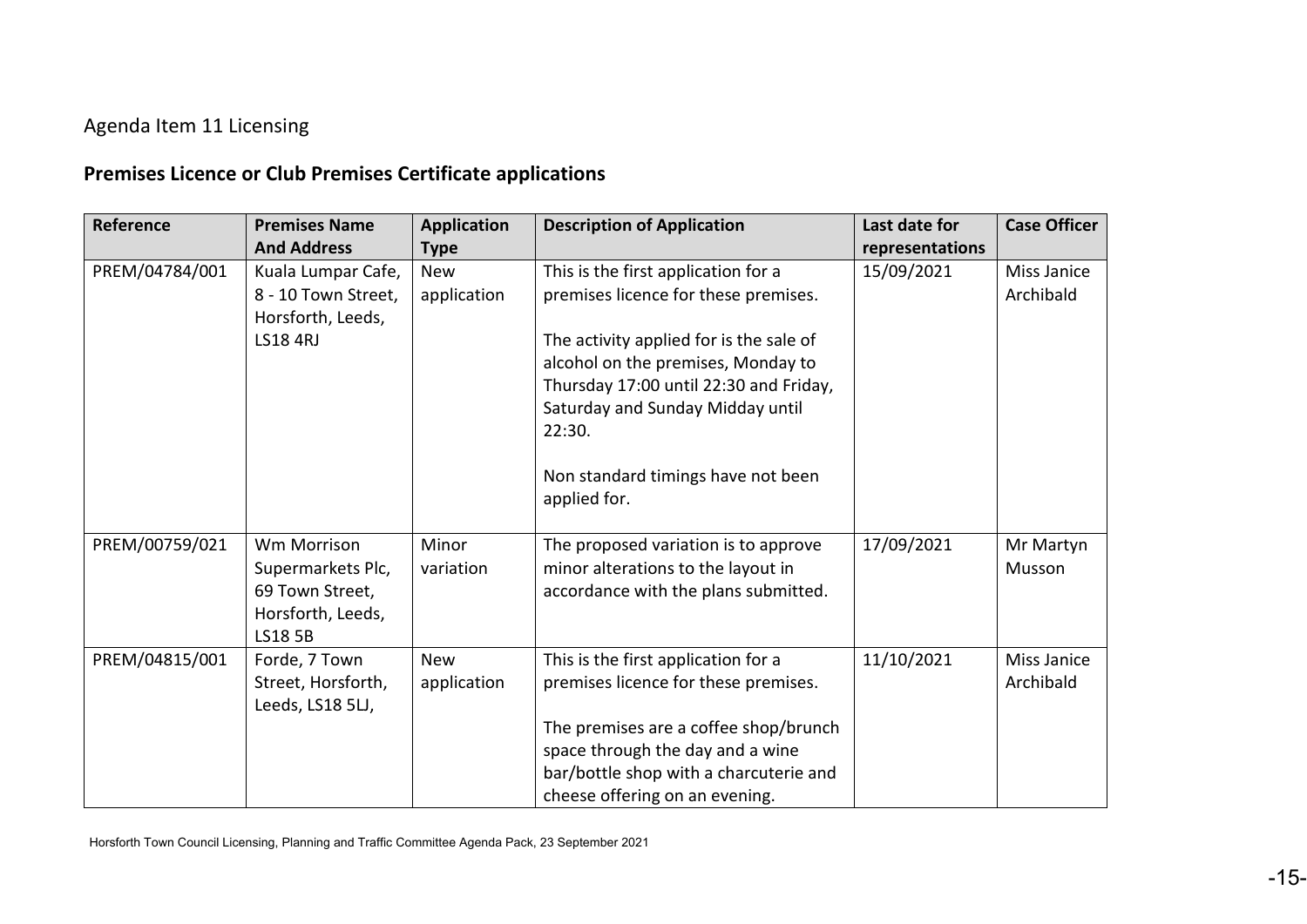|  | The activity applied for is the sale of<br>alcohol for consumption both on and<br>off the premises, every day between<br>the hours of 11:00am and 22:00.<br>Non-standard timings have not been<br>applied for. |  |
|--|----------------------------------------------------------------------------------------------------------------------------------------------------------------------------------------------------------------|--|
|  |                                                                                                                                                                                                                |  |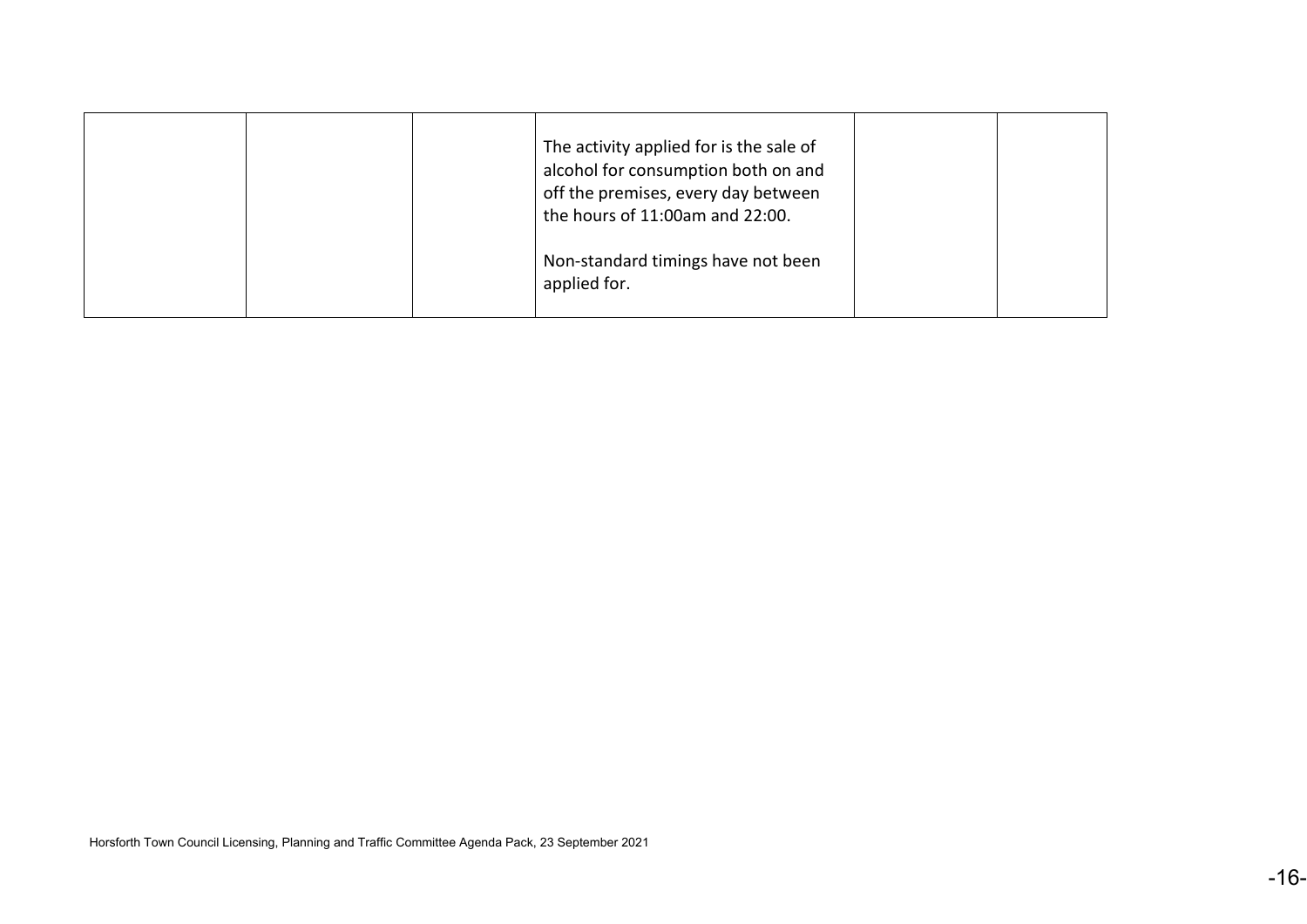Horsforth Town Council Licensing, Planning and Traffic Committee Agenda Pack, 23 September 2021